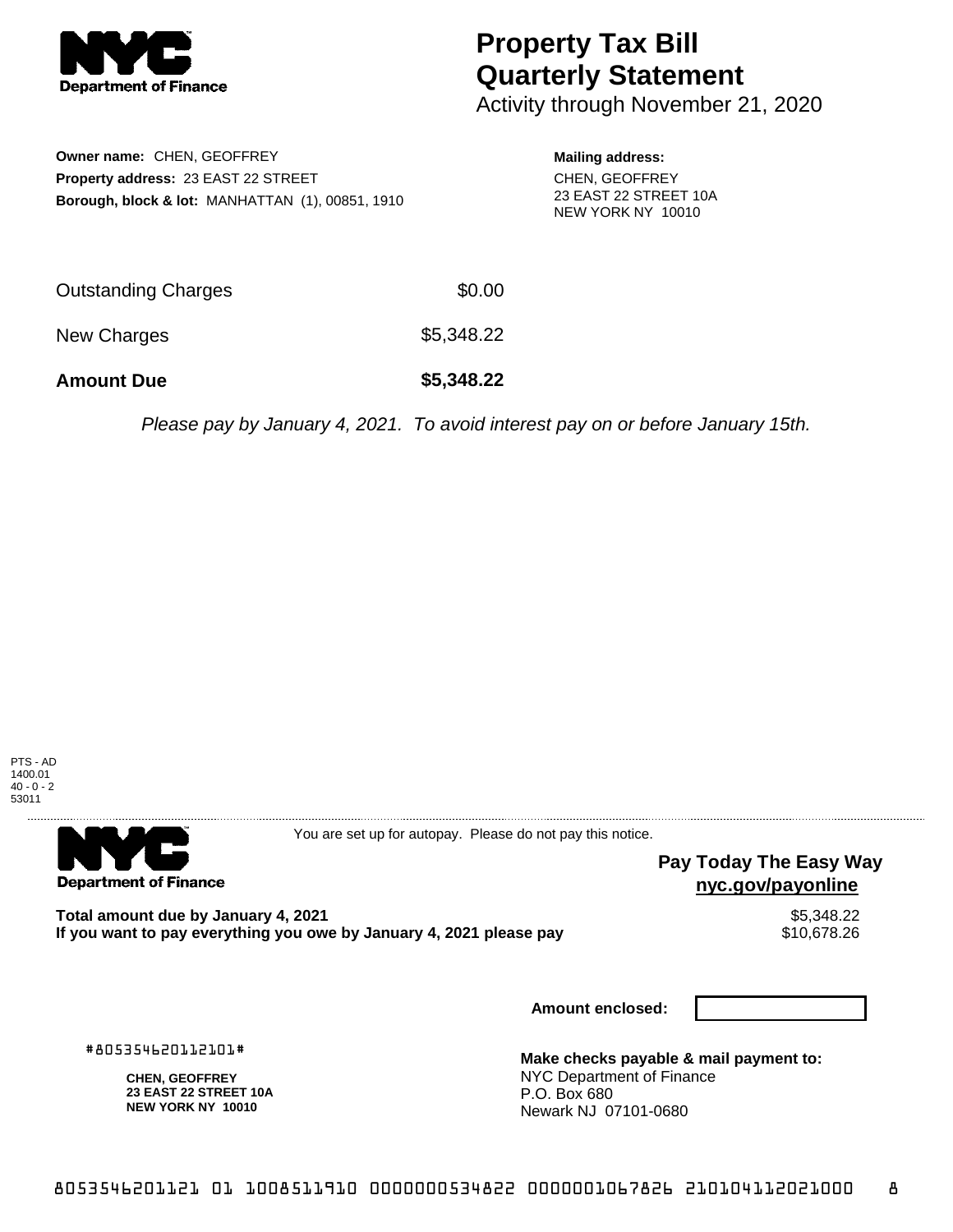

| <b>Previous Charges</b>                                             |                      |                      | Amount                              |
|---------------------------------------------------------------------|----------------------|----------------------|-------------------------------------|
| Total previous charges including interest and payments              |                      | \$0.00               |                                     |
| <b>Current Charges</b>                                              | <b>Activity Date</b> | <b>Due Date</b>      | <b>Amount</b>                       |
| Finance-Property Tax<br>Adopted Tax Rate<br>Co-op Condo Abatement   | 01/01/2021           | 01/01/2021           | \$5,530.92<br>$$-221.46$<br>\$38.76 |
| <b>Total current charges</b>                                        |                      |                      | \$5,348.22                          |
| <b>Tax Year Charges Remaining</b>                                   | <b>Activity Date</b> | Due Date             | <b>Amount</b>                       |
| Finance-Property Tax<br>Adopted Tax Rate<br>Co-op Condo Abatement   | 01/01/2021           | 04/01/2021           | \$5,530.92<br>$$-221.46$<br>\$38.76 |
| Total tax year charges remaining                                    |                      |                      | \$5,348.22                          |
| If you want to pay everything you owe by January 4, 2021 please pay |                      |                      | \$10,678.26                         |
| If you pay everything you owe by January 4, 2021, you would save:   |                      |                      | \$18.18                             |
| <b>Overpayments/Credits</b>                                         | <b>Activity Date</b> | Due Date             | <b>Amount</b>                       |
| <b>Credit Balance</b><br><b>Credit Applied</b>                      | 08/29/2020           | 07/01/2020           | $$-1,173.23$<br>\$1,173.23          |
|                                                                     |                      | Total credit applied | \$1,173.23                          |
| Total overpayments/credits remaining on account                     |                      |                      | \$0.00                              |

## **Home banking payment instructions:**

- 1. **Log** into your bank or online bill pay website.
- 2. **Add** the new payee: NYC DOF Property Tax. Enter your account number, which is your boro, block and lot, as it appears here: 1-00851-1910 . You may also need to enter the address for the Department of Finance. The address is P.O. Box 680, Newark NJ 07101-0680.
- 3. **Schedule** your online payment using your checking or savings account.

## **Did Your Mailing Address Change?** If so, please visit us at **nyc.gov/changemailingaddress** or call **311.**

When you provide a check as payment, you authorize us either to use information from your check to make a one-time electronic fund transfer from your account or to process the payment as a check transaction.